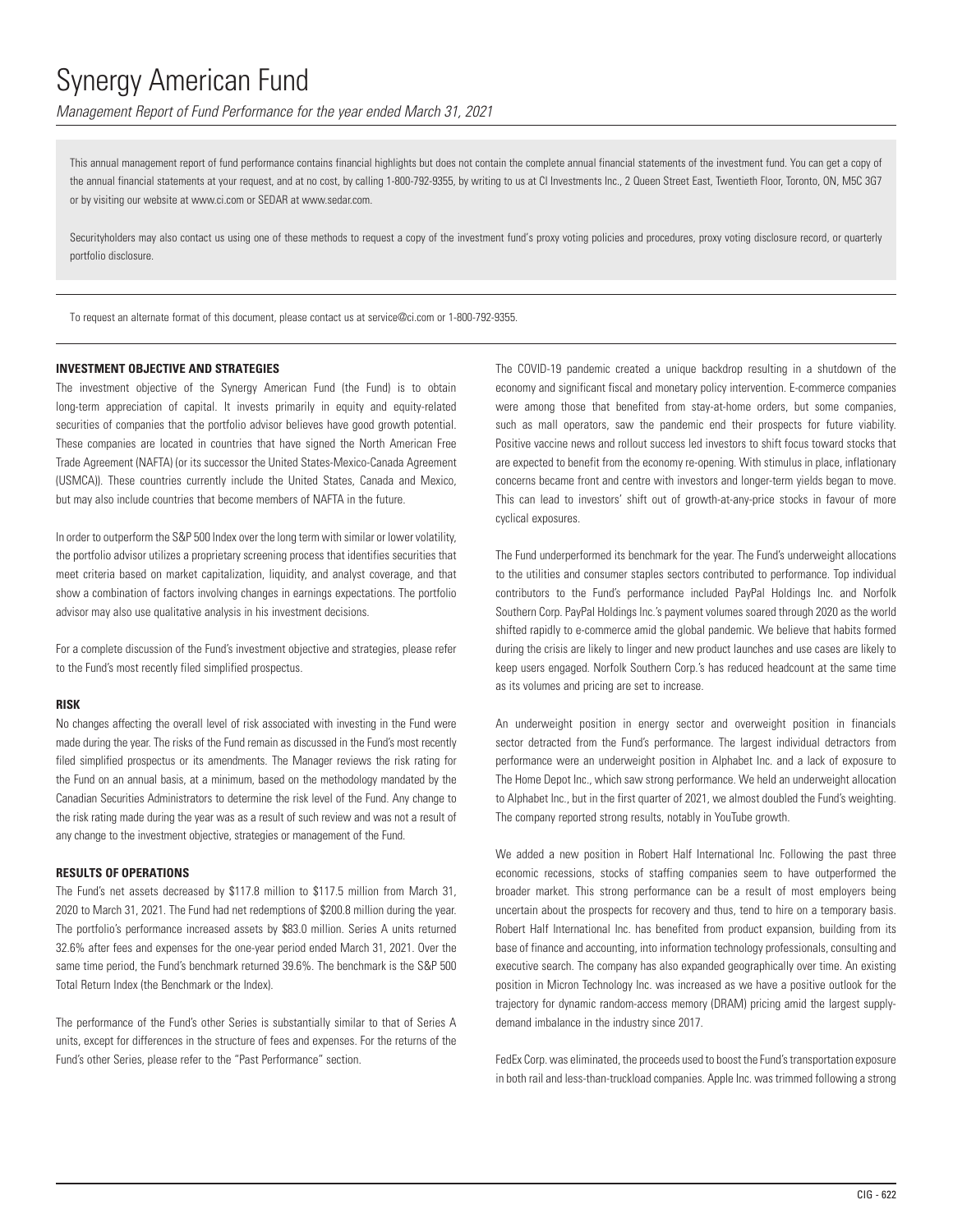*Management Report of Fund Performance for the year ended March 31, 2021*

run up in the fourth quarter of 2020 into the 5G iPhone release. However, the company has struggled in 2021. Its stock declined amid reports that the company was cutting build orders on some iPhone models by up to 20% in a sign of waning demand.

### **RECENT DEVELOPMENTS**

With unprecedented monetary and fiscal stimulus, global economic growth is likely to accelerate in 2021. We believe that an inventory rebuild cycle and an upswing in the hard-hit services sector should result from the vaccine rollout, and help to unleash pentup consumer demand. This means there is likely to be more room for equities to rise. The U.S. Federal Reserve remains steadfast in its positioning not to raise interest rates. However, longer-term interest rates could prove concerning and as such, monitoring inflationary data points will be key. Supply and demand imbalances mean commodity prices could keep trending higher. Sustained fiscal and monetary stimulus support the notion that inflation may remain, and to the extent that it does, sooner-than-expected interest-rate increases seem plausible.

We favour the materials sector, commodity-exposed companies in particular, and believe they will help to protect against potential inflationary pressures. At the same time, we have reduced the Fund's information technology exposures, especially those with higher valuations as higher interest rates may significantly impact their discounted cash flow.

Effective April 3, 2020, Stuart Hensman resigned as a member of the Independent Review Committee (IRC) of CI Funds and effective April 3, 2020, Donna Toth was appointed as a member of the IRC.

Effective July 29, 2020, units that were previously issued as Class A, Class A1, Class A2, Class A3, Class A4, Class A5, Class AH, Class AT5, Class A1T5, Class A2T5, Class A3T5, Class AT6, Class AT8, Class A1T8, Class A2T8, Class A3T8, Class C, Class D, Class E, Class ET5, Class ET8, Class EF, Class EFT5, Class EFT8, Class F, Class F1, Class F2, Class F3, Class F4, Class F5, Class FH, Class FT5, Class F1T5, Class FT8, Class F1T8, Class F2T8, Class F3T8, Class H, Class I, Class IH, Insight Class, Class IT8, Class IU, Class O, Class OO, Class OT5, Class OT8, Class P, Class PH, Class PP, Class PT5, Class PT8, Class S, Class U, Class UT6, Class W, Class WH, Class X, Class Y, Class Y1, Class Y2, Class Y3, Class Z, Class Z1, Class Z2, Class Z3 and Class Z4, as applicable, were renamed as Series A, Series A1, Series A2, Series A3, Series A4, Series A5, Series AH, Series AT5, Series A1T5, Series A2T5, Series A3T5, Series AT6, Series AT8, Series A1T8, Series A2T8, Series A3T8, Series C, Series D, Series E, Series ET5, Series ET8, Series EF, Series EFT5, Series EFT8, Series F, Series F1, Series F2, Series F3, Series F4, Series F5, Series FH, Series FT5, Series F1T5, Series FT8, Series F1T8, Series F2T8, Series F3T8, Series H, Series I, Series IH, Insight Series, Series IT8, Series IU, Series O, Series OO, Series OT5, Series OT8, Series P, Series PH, Series PP, Series PT5, Series PT8, Series S, Series U, Series UT6, Series W, Series WH, Series X, Series Y, Series Y1, Series Y2, Series Y3, Series Z, Series Z1, Series Z2, Series Z3 and Series Z4, respectively.

## *CI Investments Inc. rebrands as CI Global Asset Management Inc.*

On November 10, 2020, CI Investments Inc. announced that it is rebranding to CI Global Asset Management Inc. The rebrand is underway and is scheduled to be completed by the end of the first quarter of 2021. With the rebrand, legacy in-house investment boutique brands will be phased out and they will operate under CI Global Asset Management. The affected brands are Cambridge Global Asset Management, Harbour Advisors, Sentry Investment Management, and Signature Global Asset Management.

## **RELATED PARTY TRANSACTIONS**

## *Manager, Portfolio Advisor, Trustee and Registrar*

CI Investments Inc. is the Manager, Portfolio Advisor, Trustee and Registrar of the Fund. CI Investments Inc. is a subsidiary of CI Financial Corp. The Manager, in consideration for management fees, provides management services required in the day-to-day operations of the Fund. The Manager bears all of the operating expenses of the Fund (other than taxes, borrowing costs and new governmental fees) in return for an administration fee.

Management fee and administration fee rates as at March 31, 2021, for each of the Series are shown below:

|                     | <b>Annual management</b><br>fee rate (%) | <b>Annual administration</b><br>fee rate $(\% )$ |
|---------------------|------------------------------------------|--------------------------------------------------|
| <b>Series A</b>     | 2.000                                    | 0.21                                             |
| <b>Series E</b>     | 1.950                                    | 0.15                                             |
| <b>Series EF</b>    | 0.950                                    | 0.15                                             |
| <b>Series F</b>     | 1.000                                    | 0.21                                             |
| Series I            | Paid directly by investor                | Paid directly by investor                        |
| Series <sub>0</sub> | Paid directly by investor                | 0.15                                             |
| <b>Series P</b>     | Paid directly by investor                | 0.21                                             |
| <b>Series W</b>     | Paid directly by investor                | 0.15                                             |

The Manager received \$3.5 million in management fees and \$0.4 million in administration fees for the year.

### *Management Fees*

Approximately 26% of total management fees were used to pay for sales and trailing commissions. The remaining 74% of management fees were used to pay for investment management and other general administration.

### *Independent Review Committee*

The Fund has received standing instructions from the Fund's IRC to make or hold an investment in the security of an issuer related to the Manager.

The applicable standing instructions require, amongst others, that related party transactions be conducted in accordance with the Manager's policies and procedures and applicable law and that the Manager advise the IRC of any material breach of such policies. The standing instructions also require that investment decisions in respect of related party transactions (a) are free from any influence by an entity related to the Manager and without taking into account any consideration relevant to an entity related to the Manager; (b) represent the business judgment of the Manager uninfluenced by considerations other than the best interests of the Fund; (c) are made in compliance with the Manager's policies and procedures; and (d) achieve a fair and reasonable result for the Fund. Quarterly, the IRC reviews reports which assess compliance with applicable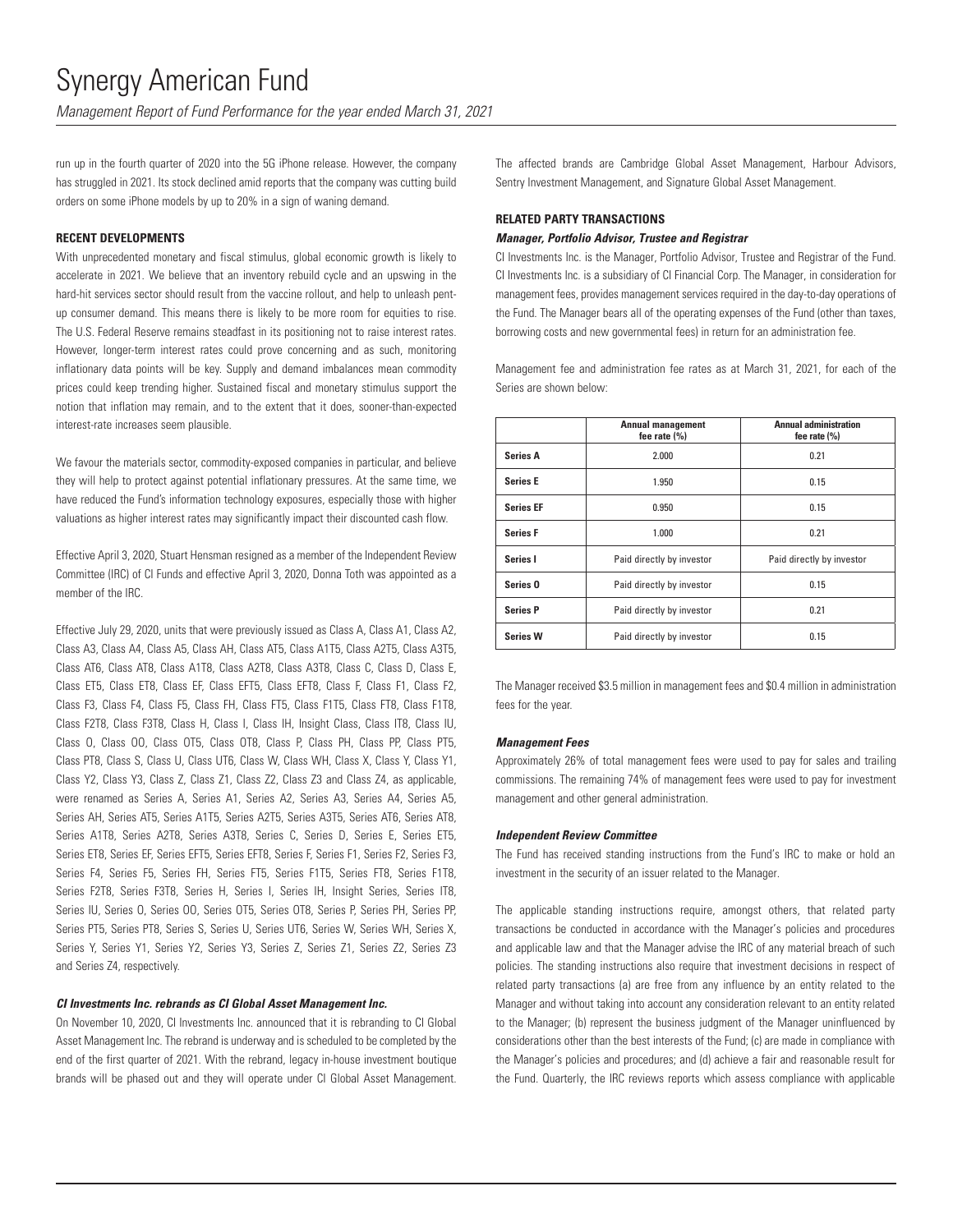*Management Report of Fund Performance for the year ended March 31, 2021*

CI policies. Annually, the IRC reviews reports describing each instance that the Manager acted in reliance on the standing instructions noted above.

The Fund relied on the IRC's standing instructions regarding related party transactions during this reporting year.

Except as otherwise noted above, the Fund was not a party to any related party transactions during the year ended March 31, 2021.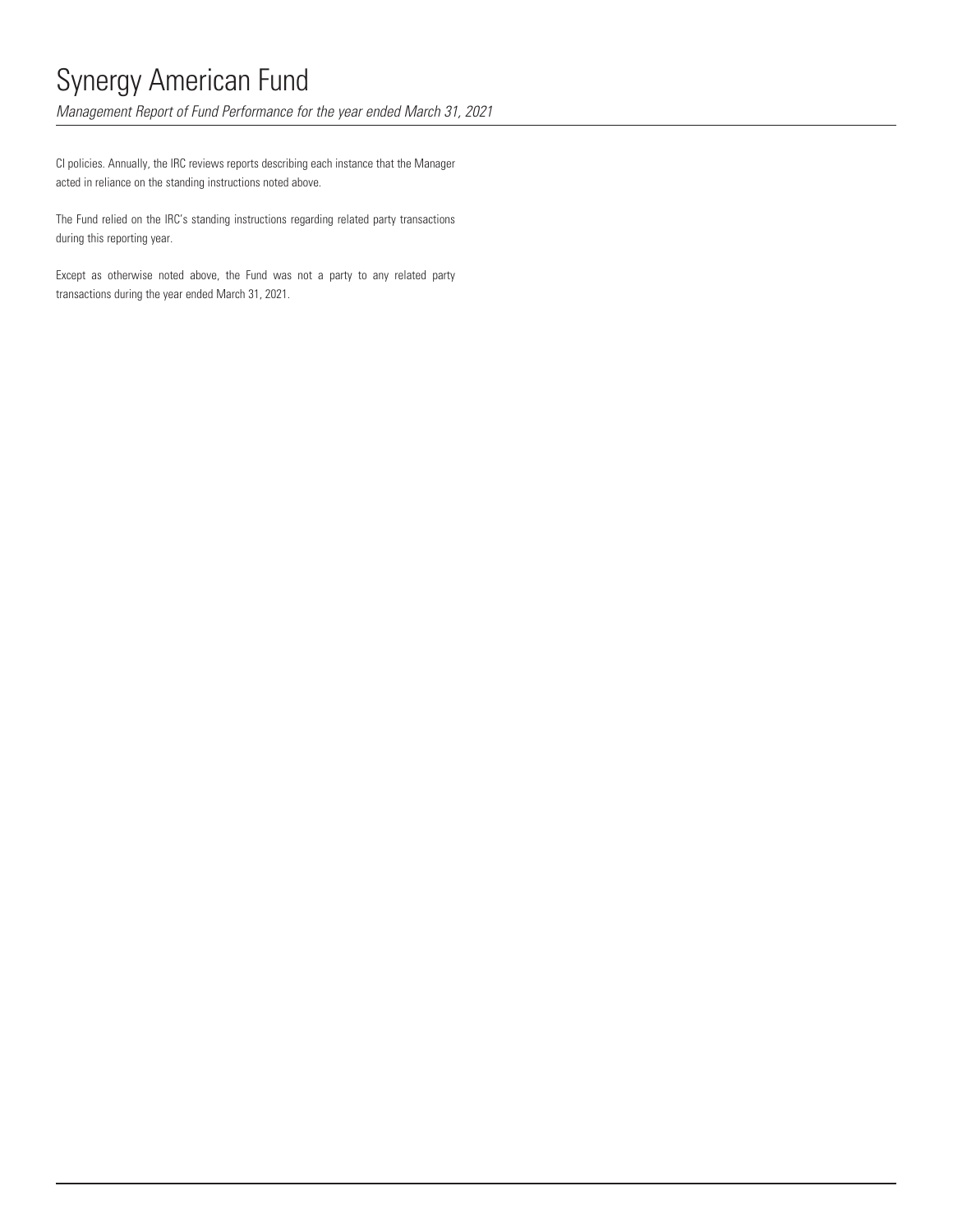*Management Report of Fund Performance for the year ended March 31, 2021*

## **FINANCIAL HIGHLIGHTS**

The following tables show selected key financial information about the Fund and are intended to help you understand the Fund's financial performance for the past five years, as applicable.

| Net Assets per Unit (\$) <sup>(1)(2)(4)*</sup>                  |                                                                | Increase (decrease) from operations: |                                                         |                                                     |                                         |                                                                                    | <b>Distributions:</b>                                              |                         |                       |                                                             |                    |                                                                              |
|-----------------------------------------------------------------|----------------------------------------------------------------|--------------------------------------|---------------------------------------------------------|-----------------------------------------------------|-----------------------------------------|------------------------------------------------------------------------------------|--------------------------------------------------------------------|-------------------------|-----------------------|-------------------------------------------------------------|--------------------|------------------------------------------------------------------------------|
|                                                                 | Net assets at<br>the beginning<br>of year <sup>(2)</sup><br>\$ | Total<br>revenue<br>\$               | Total<br>expenses<br>(excluding<br>distributions)<br>\$ | Realized<br>gains<br>(losses) for<br>the year<br>\$ | gains<br>(losses) for<br>the year<br>\$ | Unrealized Total increase<br>(decrease)<br>from<br>operations <sup>(2)</sup><br>\$ | From net<br>investment<br>income<br>(excluding<br>dividends)<br>\$ | From<br>dividends<br>\$ | From<br>capital<br>\$ | gains Return of capital distributions <sup>2.31</sup><br>\$ | <b>Total</b><br>\$ | <b>Net assets</b><br>at the end<br>of the year<br>shown <sup>(2)</sup><br>\$ |
|                                                                 |                                                                |                                      |                                                         |                                                     |                                         |                                                                                    |                                                                    |                         |                       |                                                             |                    |                                                                              |
| <b>Series A</b>                                                 |                                                                |                                      |                                                         |                                                     |                                         |                                                                                    |                                                                    |                         |                       |                                                             |                    |                                                                              |
|                                                                 | Commencement of operations August 31, 1992                     |                                      |                                                         |                                                     |                                         |                                                                                    |                                                                    |                         |                       |                                                             |                    |                                                                              |
| Mar. 31, 2021                                                   | 27.39                                                          | 0.31                                 | (0.84)                                                  | 11.78                                               | (1.41)                                  | 9.84                                                                               |                                                                    |                         |                       |                                                             |                    | 36.32                                                                        |
| Mar. 31, 2020                                                   | 28.28                                                          | 0.52                                 | (0.75)                                                  | 2.13                                                | (4.13)                                  | (2.23)                                                                             |                                                                    |                         |                       |                                                             |                    | 27.39                                                                        |
| Mar. 31, 2019                                                   | 25.61                                                          | 0.44                                 | (0.67)                                                  | 1.46                                                | 1.47                                    | 2.70                                                                               |                                                                    |                         |                       |                                                             |                    | 28.28                                                                        |
| Mar. 31, 2018                                                   | 23.34                                                          | 0.30                                 | (0.60)                                                  | 1.25                                                | 2.31                                    | 3.26                                                                               |                                                                    |                         |                       |                                                             |                    | 25.61                                                                        |
| Mar. 31, 2017                                                   | 20.52                                                          | 0.25                                 | (0.53)                                                  | 2.16                                                | 0.97                                    | 2.85                                                                               |                                                                    |                         |                       |                                                             |                    | 23.34                                                                        |
| <b>Series E</b>                                                 |                                                                |                                      |                                                         |                                                     |                                         |                                                                                    |                                                                    |                         |                       |                                                             |                    |                                                                              |
|                                                                 | Commencement of operations August 04, 2015                     |                                      |                                                         |                                                     |                                         |                                                                                    |                                                                    |                         |                       |                                                             |                    |                                                                              |
| Mar. 31, 2021                                                   | 12.34                                                          | 0.17                                 | (0.37)                                                  | 11.16                                               | (7.22)                                  | 3.74                                                                               |                                                                    |                         |                       |                                                             |                    | 16.38                                                                        |
| Mar. 31, 2020                                                   | 12.73                                                          | 0.23                                 | (0.32)                                                  | 0.96                                                | (1.45)                                  | (0.58)                                                                             |                                                                    |                         |                       |                                                             |                    | 12.34                                                                        |
| Mar. 31, 2019                                                   | 11.51                                                          | 0.22                                 | (0.29)                                                  | 0.62                                                | 0.64                                    | 1.19                                                                               |                                                                    |                         |                       |                                                             |                    | 12.73                                                                        |
| Mar. 31, 2018                                                   | 10.48                                                          | 0.16                                 | (0.26)                                                  | 0.68                                                | 0.53                                    | 1.11                                                                               |                                                                    |                         |                       |                                                             |                    | 11.51                                                                        |
| Mar. 31, 2017                                                   | 9.21                                                           | 0.12                                 | (0.23)                                                  | 1.06                                                | 0.40                                    | 1.35                                                                               |                                                                    |                         |                       |                                                             |                    | 10.48                                                                        |
| <b>Series EF</b>                                                |                                                                |                                      |                                                         |                                                     |                                         |                                                                                    |                                                                    |                         |                       |                                                             |                    |                                                                              |
|                                                                 | Commencement of operations August 04, 2015                     |                                      |                                                         |                                                     |                                         |                                                                                    |                                                                    |                         |                       |                                                             |                    |                                                                              |
| Mar. 31, 2021                                                   | 13.02                                                          | 0.12                                 | (0.18)                                                  | 4.30                                                | 4.64                                    | 8.88                                                                               |                                                                    |                         |                       |                                                             |                    | 17.48                                                                        |
| Mar. 31, 2020                                                   | 13.27                                                          | 0.24                                 | (0.17)                                                  | 1.04                                                | (1.33)                                  | (0.22)                                                                             |                                                                    |                         |                       |                                                             |                    | 13.02                                                                        |
| Mar. 31, 2019                                                   | 11.86                                                          | 0.22                                 | (0.15)                                                  | 0.83                                                | 0.04                                    | 0.94                                                                               |                                                                    |                         |                       |                                                             |                    | 13.27                                                                        |
| Mar. 31, 2018                                                   | 10.68                                                          | 0.15                                 | (0.14)                                                  | 0.57                                                | 0.62                                    | 1.20                                                                               |                                                                    |                         |                       |                                                             |                    | 11.86                                                                        |
| Mar. 31, 2017                                                   | 9.27                                                           | 0.13                                 | (0.12)                                                  | 1.06                                                | 0.01                                    | 1.08                                                                               |                                                                    |                         |                       |                                                             |                    | 10.68                                                                        |
| <b>Series F</b>                                                 |                                                                |                                      |                                                         |                                                     |                                         |                                                                                    |                                                                    |                         |                       |                                                             |                    |                                                                              |
|                                                                 | Commencement of operations August 08, 2000                     |                                      |                                                         |                                                     |                                         |                                                                                    |                                                                    |                         |                       |                                                             |                    |                                                                              |
| Mar. 31, 2021                                                   | 18.19                                                          | 0.21                                 | (0.31)                                                  | 7.80                                                | (1.07)                                  | 6.63                                                                               |                                                                    |                         |                       |                                                             |                    | 24.39                                                                        |
| Mar. 31, 2020                                                   | 18.58                                                          | 0.36                                 | (0.27)                                                  | 1.34                                                | (3.33)                                  | (1.90)                                                                             |                                                                    |                         |                       |                                                             |                    | 18.19                                                                        |
| Mar. 31, 2019                                                   | 16.64                                                          | 0.30                                 | (0.24)                                                  | 1.11                                                | 0.01                                    | 1.18                                                                               |                                                                    |                         |                       |                                                             |                    | 18.58                                                                        |
| Mar. 31, 2018                                                   | 15.00                                                          | 0.20                                 | (0.21)                                                  | 0.80                                                | 0.90                                    | 1.69                                                                               |                                                                    |                         |                       |                                                             |                    | 16.64                                                                        |
| Mar. 31, 2017                                                   | 13.04                                                          | 0.16                                 | (0.19)                                                  | 1.44                                                | 0.57                                    | 1.98                                                                               |                                                                    |                         |                       |                                                             |                    | 15.00                                                                        |
| Series I                                                        |                                                                |                                      |                                                         |                                                     |                                         |                                                                                    |                                                                    |                         |                       |                                                             |                    |                                                                              |
|                                                                 | Commencement of operations December 17, 2001                   |                                      |                                                         |                                                     |                                         |                                                                                    |                                                                    |                         |                       |                                                             |                    |                                                                              |
| Mar. 31, 2021                                                   | 40.17                                                          | 0.40                                 |                                                         | 14.30                                               | 1.45                                    | 16.15                                                                              |                                                                    |                         |                       |                                                             |                    | 54.59                                                                        |
| Mar. 31, 2020                                                   | 40.46                                                          | $0.65\,$                             |                                                         | 3.18                                                | (4.04)                                  | (0.21)                                                                             |                                                                    |                         |                       |                                                             |                    | 40.17                                                                        |
| Mar. 31, 2019                                                   | 35.74                                                          | 0.62                                 |                                                         | 2.21                                                | 1.99                                    | 4.82                                                                               |                                                                    |                         |                       |                                                             |                    | 40.46                                                                        |
| Mar. 31, 2018                                                   | 31.78                                                          | $0.42\,$                             |                                                         | 1.71                                                | 1.77                                    | 3.90                                                                               |                                                                    |                         |                       |                                                             |                    | 35.74                                                                        |
| Mar. 31, 2017                                                   | 27.26                                                          | 0.33                                 | $\overline{\phantom{a}}$                                | 2.99                                                | 1.25                                    | 4.57                                                                               |                                                                    |                         |                       |                                                             |                    | 31.78                                                                        |
|                                                                 |                                                                |                                      |                                                         |                                                     |                                         |                                                                                    |                                                                    |                         |                       |                                                             |                    |                                                                              |
| Series <sub>0</sub><br>Commencement of operations July 30, 2013 |                                                                |                                      |                                                         |                                                     |                                         |                                                                                    |                                                                    |                         |                       |                                                             |                    |                                                                              |
| Mar. 31, 2021                                                   | 22.03                                                          | 0.22                                 | (0.05)                                                  | 20.81                                               | (13.84)                                 | 7.14                                                                               |                                                                    |                         |                       |                                                             |                    | 29.88                                                                        |
| Mar. 31, 2020                                                   | 22.22                                                          | 0.34                                 | (0.04)                                                  | 1.84                                                | (2.34)                                  | (0.20)                                                                             |                                                                    |                         |                       |                                                             |                    | 22.03                                                                        |
| Mar. 31, 2019                                                   | 19.67                                                          | 0.35                                 | (0.04)                                                  | 0.99                                                | 1.02                                    | 2.32                                                                               |                                                                    |                         |                       |                                                             |                    | 22.22                                                                        |
| Mar. 31, 2018                                                   | 17.52                                                          | 0.23                                 | (0.03)                                                  | 0.98                                                | $1.00$                                  | 2.18                                                                               |                                                                    |                         |                       |                                                             |                    | 19.67                                                                        |
| Mar. 31, 2017                                                   | 15.05                                                          | 0.18                                 | (0.03)                                                  | 1.70                                                | $0.62\,$                                | 2.47                                                                               |                                                                    |                         |                       |                                                             |                    | 17.52                                                                        |
|                                                                 |                                                                |                                      |                                                         |                                                     |                                         |                                                                                    |                                                                    |                         |                       |                                                             |                    |                                                                              |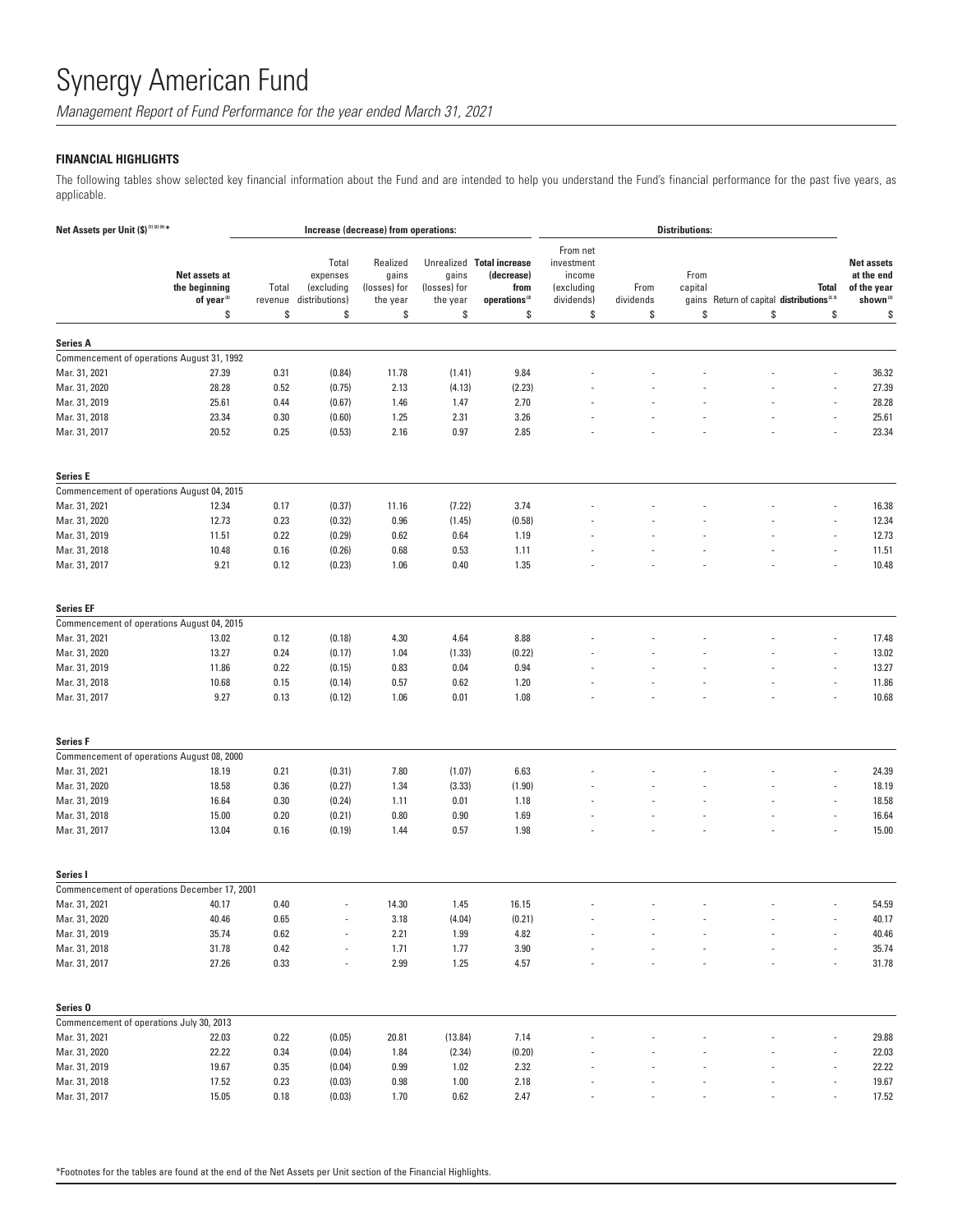*Management Report of Fund Performance for the year ended March 31, 2021*

# **FINANCIAL HIGHLIGHTS (cont'd)**

| Net Assets per Unit (\$) <sup>(1)(2)(4)</sup> |                                                         |                  | Increase (decrease) from operations:              |                                               |                                   | <b>Distributions:</b>                                                        |                                                              |                          |                          |                                                       |                          |                                                                        |
|-----------------------------------------------|---------------------------------------------------------|------------------|---------------------------------------------------|-----------------------------------------------|-----------------------------------|------------------------------------------------------------------------------|--------------------------------------------------------------|--------------------------|--------------------------|-------------------------------------------------------|--------------------------|------------------------------------------------------------------------|
|                                               | Net assets at<br>the beginning<br>of year <sup>22</sup> | Total<br>revenue | Total<br>expenses<br>(excluding<br>distributions) | Realized<br>gains<br>(losses) for<br>the year | gains<br>(losses) for<br>the year | Unrealized Total increase<br>(decrease)<br>from<br>operations <sup>(2)</sup> | From net<br>investment<br>income<br>(excluding<br>dividends) | From<br>dividends        | From<br>capital          | gains Return of capital distributions <sup>2.31</sup> | <b>Total</b>             | <b>Net assets</b><br>at the end<br>of the year<br>shown <sup>(2)</sup> |
|                                               | \$                                                      | S                | S                                                 | \$                                            | \$                                | \$                                                                           | S                                                            | \$                       | S                        | \$                                                    | S                        | \$                                                                     |
| <b>Series P</b>                               |                                                         |                  |                                                   |                                               |                                   |                                                                              |                                                              |                          |                          |                                                       |                          |                                                                        |
| Commencement of operations May 01, 2017       |                                                         |                  |                                                   |                                               |                                   |                                                                              |                                                              |                          |                          |                                                       |                          |                                                                        |
| Mar. 31, 2021                                 | 12.15                                                   | 0.12             | (0.04)                                            | 12.76                                         | (8.84)                            | 4.00                                                                         |                                                              |                          |                          |                                                       | $\blacksquare$           | 16.47                                                                  |
| Mar. 31, 2020                                 | 12.26                                                   | 0.21             | (0.03)                                            | 0.91                                          | (1.60)                            | (0.51)                                                                       | $\overline{\phantom{a}}$                                     | $\overline{\phantom{a}}$ | $\overline{\phantom{a}}$ | $\overline{\phantom{a}}$                              | $\sim$                   | 12.15                                                                  |
| Mar. 31, 2019                                 | 10.86                                                   | 0.17             | (0.03)                                            | 0.22                                          | 3.84                              | 4.20                                                                         | $\overline{\phantom{a}}$                                     | $\overline{\phantom{a}}$ | $\overline{\phantom{a}}$ | $\overline{\phantom{a}}$                              | $\sim$                   | 12.26                                                                  |
| Mar. 31, 2018                                 | 10.00                                                   | 0.12             | (0.02)                                            | 0.50                                          | 0.16                              | 0.76                                                                         |                                                              |                          |                          |                                                       | $\overline{\phantom{a}}$ | 10.86                                                                  |
| <b>Series W</b>                               |                                                         |                  |                                                   |                                               |                                   |                                                                              |                                                              |                          |                          |                                                       |                          |                                                                        |
| Commencement of operations July 27, 2017      |                                                         |                  |                                                   |                                               |                                   |                                                                              |                                                              |                          |                          |                                                       |                          |                                                                        |

| Commencement or operations July 21, 2017 |       |      |        |       |        |        |                          |     |     |  |       |
|------------------------------------------|-------|------|--------|-------|--------|--------|--------------------------|-----|-----|--|-------|
| Mar. 31, 2021                            | 12.64 | 0.12 | (0.03) | 11.37 | (7.08) | 4.38   |                          | . . | . . |  | 17.15 |
| Mar. 31, 2020                            | 12.75 | 0.21 | (0.03) | 0.97  | (1.63) | (0.48) | $\sim$                   |     |     |  | 12.64 |
| Mar. 31, 2019                            | 11.29 | 0.18 | (0.03) | 0.56  | 3.48   | 4.19   |                          |     |     |  | 12.75 |
| Mar. 31, 2018                            | 10.00 | 0.09 | (0.02) | 0.41  | 0.80   | .28    | $\overline{\phantom{a}}$ |     |     |  | 11.29 |
|                                          |       |      |        |       |        |        |                          |     |     |  |       |

(1) This information is derived from the Fund's audited annual financial statements.

(2) Net assets per unit and distributions per unit are based on the actual number of units outstanding for the relevant Series at the relevant time. The increase (decrease) in net assets from operations per unit is based on the weighted average number of units outstanding for the relevant Series over the fiscal year.

(3) Distributions are automatically reinvested in additional units of the Fund.

(4) This information is provided for the years ended March 31.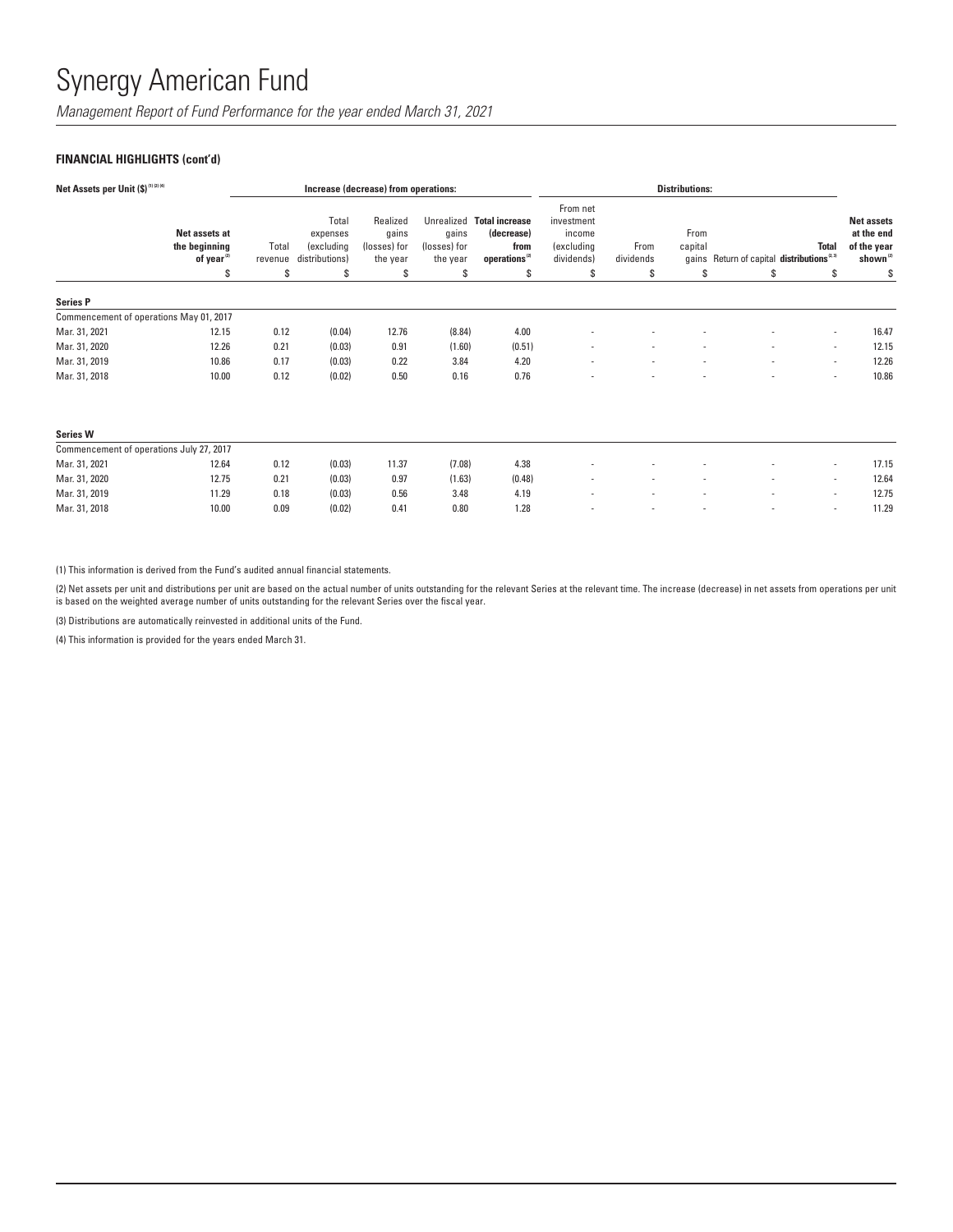*Management Report of Fund Performance for the year ended March 31, 2021*

# **FINANCIAL HIGHLIGHTS (cont'd)**

# **Ratios and Supplemental Data (1) (5) \***

|                                              | <b>Total net</b><br>assets <sup>(5)</sup> | Number<br>of units<br>outstanding <sup>(5)</sup> | Management<br>expense ratio<br>before taxes <sup>(2)</sup> | Harmonized<br>sales tax <sup>(2)</sup> | Management<br>expense ratio<br>after taxes <sup>(2)</sup> | <b>Effective HST</b><br>rate for the | Trading<br>year <sup>(2)</sup> expense ratio <sup>(3)</sup> turnover rate <sup>(4)</sup> | Portfolio |
|----------------------------------------------|-------------------------------------------|--------------------------------------------------|------------------------------------------------------------|----------------------------------------|-----------------------------------------------------------|--------------------------------------|------------------------------------------------------------------------------------------|-----------|
|                                              | \$000's                                   | 000's                                            | %                                                          | $\%$                                   | $\%$                                                      | $\%$                                 | $\%$                                                                                     | $\%$      |
| <b>Series A</b>                              |                                           |                                                  |                                                            |                                        |                                                           |                                      |                                                                                          |           |
| Commencement of operations August 31, 1992   |                                           |                                                  |                                                            |                                        |                                                           |                                      |                                                                                          |           |
| Mar. 31, 2021                                | 74,633                                    | 2,055                                            | 2.21                                                       | 0.25                                   | 2.46                                                      | 11.28                                | 0.09                                                                                     | 86.53     |
| Mar. 31, 2020                                | 139,941                                   | 5,108                                            | 2.21                                                       | 0.25                                   | 2.46                                                      | 11.30                                | 0.09                                                                                     | 80.52     |
| Mar. 31, 2019                                | 45,094                                    | 1,595                                            | 2.21                                                       | 0.25                                   | 2.46                                                      | 11.26                                | 0.10                                                                                     | 70.95     |
| Mar. 31, 2018                                | 54,546                                    | 2,130                                            | 2.21                                                       | 0.25                                   | 2.46                                                      | 11.19                                | 0.14                                                                                     | 90.40     |
| Mar. 31, 2017                                | 152,781                                   | 6,546                                            | 2.21                                                       | 0.25                                   | 2.46                                                      | 11.11                                | 0.19                                                                                     | 127.96    |
| <b>Series E</b>                              |                                           |                                                  |                                                            |                                        |                                                           |                                      |                                                                                          |           |
| Commencement of operations August 04, 2015   |                                           |                                                  |                                                            |                                        |                                                           |                                      |                                                                                          |           |
| Mar. 31, 2021                                | 2,670                                     | 163                                              | 2.10                                                       | 0.28                                   | 2.38                                                      | 13.48                                | 0.09                                                                                     | 86.53     |
| Mar. 31, 2020                                | 1,435                                     | 116                                              | 2.10                                                       | 0.28                                   | 2.38                                                      | 13.10                                | 0.09                                                                                     | 80.52     |
| Mar. 31, 2019                                | 1,249                                     | 98                                               | 2.10                                                       | 0.26                                   | 2.36                                                      | 12.40                                | 0.10                                                                                     | 70.95     |
| Mar. 31, 2018                                | 695                                       | 60                                               | 2.10                                                       | 0.25                                   | 2.35                                                      | 12.07                                | 0.14                                                                                     | 90.40     |
| Mar. 31, 2017                                | 208                                       | 20                                               | 2.10                                                       | 0.27                                   | 2.37                                                      | 12.76                                | 0.19                                                                                     | 127.96    |
| <b>Series EF</b>                             |                                           |                                                  |                                                            |                                        |                                                           |                                      |                                                                                          |           |
| Commencement of operations August 04, 2015   |                                           |                                                  |                                                            |                                        |                                                           |                                      |                                                                                          |           |
| Mar. 31, 2021                                | $\overline{1}$                            |                                                  | 1.10                                                       | 0.14                                   | 1.24                                                      | 13.00                                | 0.09                                                                                     | 86.53     |
| Mar. 31, 2020                                | 13                                        | 1                                                | 1.10                                                       | 0.11                                   | 1.21                                                      | 9.60                                 | 0.09                                                                                     | 80.52     |
| Mar. 31, 2019                                | 13                                        | 1                                                | 1.10                                                       | 0.09                                   | 1.19                                                      | 8.46                                 | 0.10                                                                                     | 70.95     |
| Mar. 31, 2018                                | 27                                        | $\sqrt{2}$                                       | 1.10                                                       | 0.13                                   | 1.23                                                      | 11.88                                | 0.14                                                                                     | 90.40     |
| Mar. 31, 2017                                | 25                                        | $\sqrt{2}$                                       | 1.10                                                       | 0.15                                   | 1.25                                                      | 13.00                                | 0.19                                                                                     | 127.96    |
| <b>Series F</b>                              |                                           |                                                  |                                                            |                                        |                                                           |                                      |                                                                                          |           |
| Commencement of operations August 08, 2000   |                                           |                                                  |                                                            |                                        |                                                           |                                      |                                                                                          |           |
| Mar. 31, 2021                                | 6,380                                     | 262                                              | 1.21                                                       | 0.15                                   | 1.36                                                      | 12.42                                | 0.09                                                                                     | 86.53     |
| Mar. 31, 2020                                | 11,369                                    | 625                                              | 1.21                                                       | 0.14                                   | 1.35                                                      | 11.12                                | 0.09                                                                                     | 80.52     |
| Mar. 31, 2019                                | 2,091                                     | 113                                              | 1.21                                                       | 0.14                                   | 1.35                                                      | 11.82                                | 0.10                                                                                     | 70.95     |
| Mar. 31, 2018                                | 2,327                                     | 140                                              | 1.21                                                       | 0.15                                   | 1.36                                                      | 12.27                                | 0.14                                                                                     | 90.40     |
| Mar. 31, 2017                                | 1,831                                     | 122                                              | 1.21                                                       | 0.15                                   | 1.36                                                      | 12.26                                | 0.19                                                                                     | 127.96    |
| Series I                                     |                                           |                                                  |                                                            |                                        |                                                           |                                      |                                                                                          |           |
| Commencement of operations December 17, 2001 |                                           |                                                  |                                                            |                                        |                                                           |                                      |                                                                                          |           |
| Mar. 31, 2021                                | 29,921                                    | 548                                              |                                                            |                                        |                                                           |                                      | 0.09                                                                                     | 86.53     |
| Mar. 31, 2020                                | 80,395                                    | 2,001                                            |                                                            |                                        |                                                           |                                      | 0.09                                                                                     | 80.52     |
| Mar. 31, 2019                                | 83,182                                    | 2,056                                            |                                                            |                                        |                                                           |                                      | 0.10                                                                                     | 70.95     |
| Mar. 31, 2018                                | 90,609                                    | 2,535                                            |                                                            |                                        |                                                           |                                      | 0.14                                                                                     | 90.40     |
| Mar. 31, 2017                                | 73,628                                    | 2,317                                            |                                                            |                                        |                                                           |                                      | 0.19                                                                                     | 127.96    |
| Series <sub>0</sub>                          |                                           |                                                  |                                                            |                                        |                                                           |                                      |                                                                                          |           |
| Commencement of operations July 30, 2013     |                                           |                                                  |                                                            |                                        |                                                           |                                      |                                                                                          |           |
| Mar. 31, 2021                                | 2,987                                     | $100\,$                                          | 0.15                                                       | 0.02                                   | 0.17                                                      | 12.50                                | 0.09                                                                                     | 86.53     |
| Mar. 31, 2020                                | 1,587                                     | 72                                               | 0.15                                                       | $0.02\,$                               | 0.17                                                      | 12.91                                | 0.09                                                                                     | 80.52     |
| Mar. 31, 2019                                | 2,367                                     | 106                                              | 0.15                                                       | 0.02                                   | 0.17                                                      | 12.60                                | 0.10                                                                                     | 70.95     |
| Mar. 31, 2018                                | 911                                       | 46                                               | 0.15                                                       | 0.02                                   | 0.17                                                      | 12.52                                | 0.14                                                                                     | 90.40     |
| Mar. 31, 2017                                | 610                                       | 35                                               | 0.15                                                       | 0.02                                   | 0.17                                                      | 11.48                                | 0.19                                                                                     | 127.96    |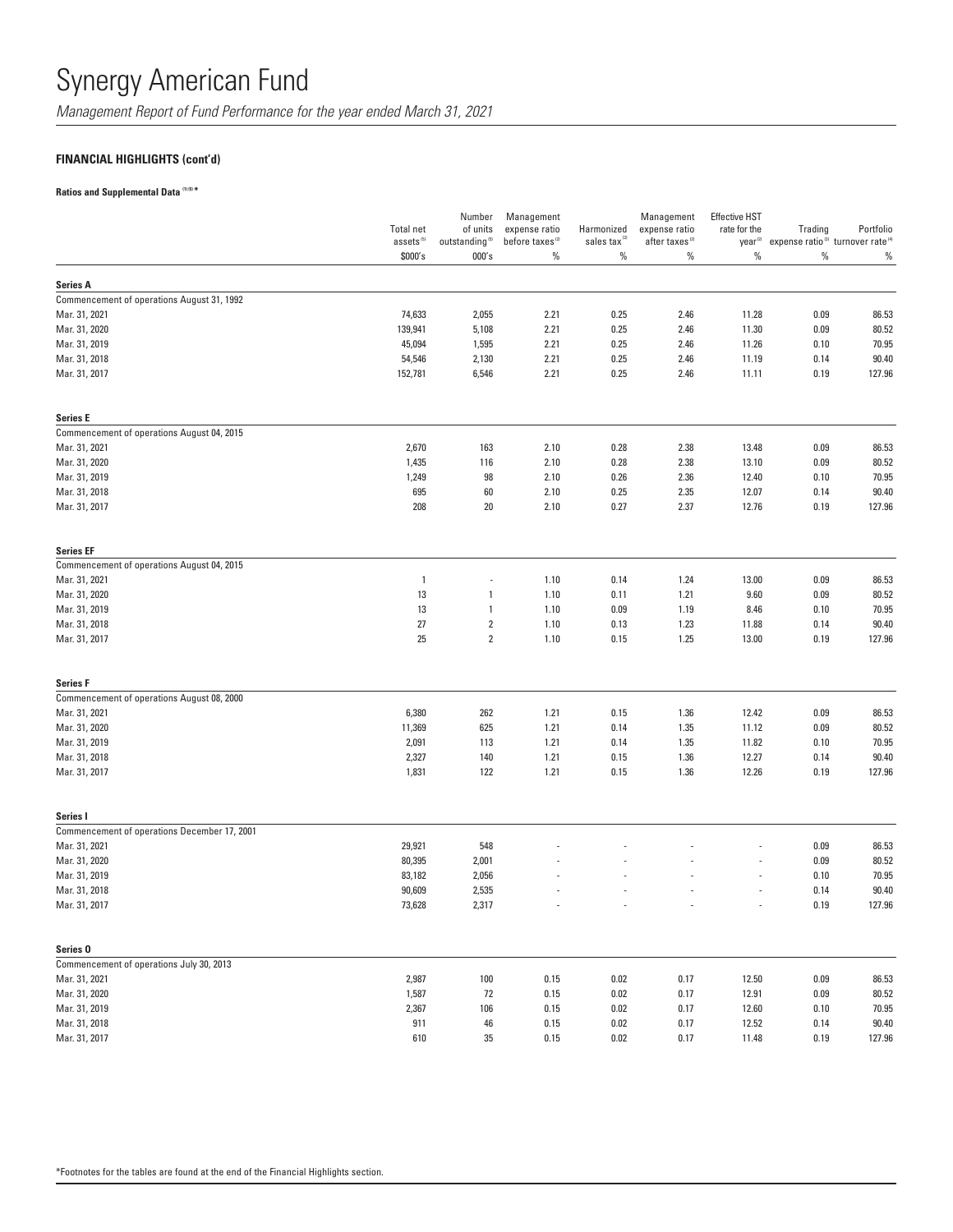*Management Report of Fund Performance for the year ended March 31, 2021*

### **FINANCIAL HIGHLIGHTS (cont'd)**

#### **Ratios and Supplemental Data (1) (5)**

|                                         | Total net<br>assets <sup>(5)</sup> | Number<br>of units<br>outstanding <sup>(5)</sup> | Management<br>expense ratio<br>before taxes <sup>(2)</sup> | Harmonized<br>sales tax | Management<br>expense ratio<br>after taxes <sup>(2)</sup> | <b>Effective HST</b><br>rate for the<br>year <sup>(2)</sup> | Trading<br>expense ratio <sup>(3)</sup> turnover rate <sup>(4)</sup> | Portfolio |
|-----------------------------------------|------------------------------------|--------------------------------------------------|------------------------------------------------------------|-------------------------|-----------------------------------------------------------|-------------------------------------------------------------|----------------------------------------------------------------------|-----------|
|                                         | \$000's                            | 000's                                            | $\%$                                                       | $\%$                    | $\%$                                                      | %                                                           | %                                                                    | $\%$      |
| <b>Series P</b>                         |                                    |                                                  |                                                            |                         |                                                           |                                                             |                                                                      |           |
| Commencement of operations May 01, 2017 |                                    |                                                  |                                                            |                         |                                                           |                                                             |                                                                      |           |
| Mar. 31, 2021                           | 508                                | 31                                               | 0.21                                                       | 0.03                    | 0.24                                                      | 13.28                                                       | 0.09                                                                 | 86.53     |
| Mar. 31, 2020                           | 257                                | 21                                               | 0.21                                                       | 0.03                    | 0.24                                                      | 13.07                                                       | 0.09                                                                 | 80.52     |
| Mar. 31, 2019                           | 176                                | 14                                               | 0.21                                                       | 0.03                    | 0.24                                                      | 13.00                                                       | 0.10                                                                 | 70.95     |
| Mar. 31, 2018                           | 19                                 | 2                                                | 0.21                                                       | 0.03                    | 0.24                                                      | 13.00                                                       | 0.14                                                                 | 90.40     |
| <b>Series W</b>                         |                                    |                                                  |                                                            |                         |                                                           |                                                             |                                                                      |           |

| Commencement of operations July 27, 2017 |     |    |      |      |      |       |      |       |
|------------------------------------------|-----|----|------|------|------|-------|------|-------|
| Mar. 31, 2021                            | 408 | 24 | 0.15 | 0.01 | 0.16 | 6.63  | 0.09 | 86.53 |
| Mar. 31, 2020                            | 258 | 20 | 0.17 | 0.02 | 0.19 | 11.34 | 0.09 | 80.52 |
| Mar. 31, 2019                            | 218 |    | 0.21 | 0.03 | 0.24 | 13.00 | 0.10 | 70.95 |
| Mar. 31, 2018                            |     |    | 0.21 | 0.03 | 0.24 | 13.00 | 0.14 | 90.40 |
|                                          |     |    |      |      |      |       |      |       |

(1) This information is derived from the Fund's audited annual financial statements.

(2) Management expense ratio is calculated based on expenses charged to the Fund (excluding commissions and other portfolio transaction costs) and is expressed as an annualized percentage of daily average net assets for the year, including the Fund's proportionate share of any underlying fund(s) expenses, if applicable. The Effective HST tax rate is calculated using the attribution percentage for each province based on unitholder residency and can be different from 13%.

(3) The trading expense ratio represents total commissions and other portfolio transaction costs expressed as an annualized percentage of daily average net assets during the year, including the Fund's proportionate share of such expenses of any underlying fund(s), if applicable.

(4) The Fund's portfolio turnover rate indicates how actively the Fund's portfolio advisor manages its portfolio investments. A portfolio turnover rate of 100% is equivalent to the Fund buying and selling all of the securities in its portfolio once in the course of the fiscal year. The higher a Fund's portfolio turnover rate in a year, the greater the trading costs payable by the Fund in the year, and the greater the chance of an investor receiving taxable capital gains in the year. There is not necessarily a relationship between a higher turnover rate and the performance of a Fund. Portfolio turnover rate is calculated by dividing the lesser of the cost of purchases and the proceeds of sales of portfolio securities for the year, and excluding cash and short-term investments maturing in less than one year, and before assets acquired from a merger, if applicable, by the average of the monthly fair value of investments during the year.

(5) This information is provided for the years ended March 31.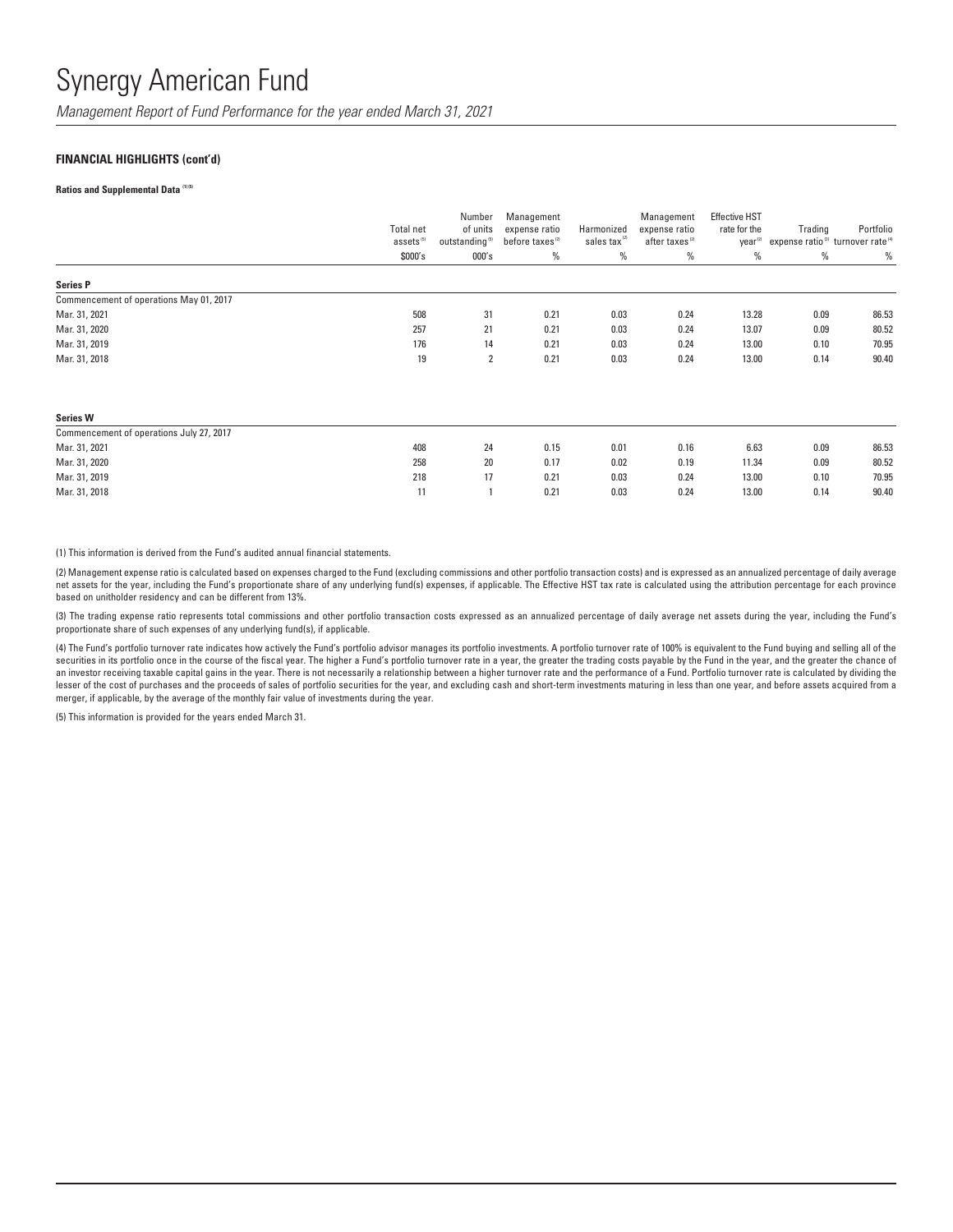*Management Report of Fund Performance for the year ended March 31, 2021*

# **PAST PERFORMANCE**

This section describes how the Fund has performed in the past. Remember, past returns do not indicate how the Fund will perform in the future. The information shown assumes that distributions made by the Fund in the years shown were reinvested in additional units of the relevant Series of the Fund. In addition, the information does not take into account sales, redemption, distribution or other optional charges that would have reduced returns or performance.

## *Year-by-Year Returns*

The following charts show the Fund's annual performance for each of the years shown and illustrate how the Fund's performance has changed from year to year. In percentage terms, the charts show how much an investment made on the first day of each financial year would have grown or decreased by the last day of each financial year, except where noted.

















1 2016 return is for the period from August 4, 2015 to March 31, 2016.

2 2014 return is for the period from July 30, 2013 to March 31, 2014.

3 2018 return is for the period from May 1, 2017 to March 31, 2018.

4 2018 return is for the period from July 27, 2017 to March 31, 2018.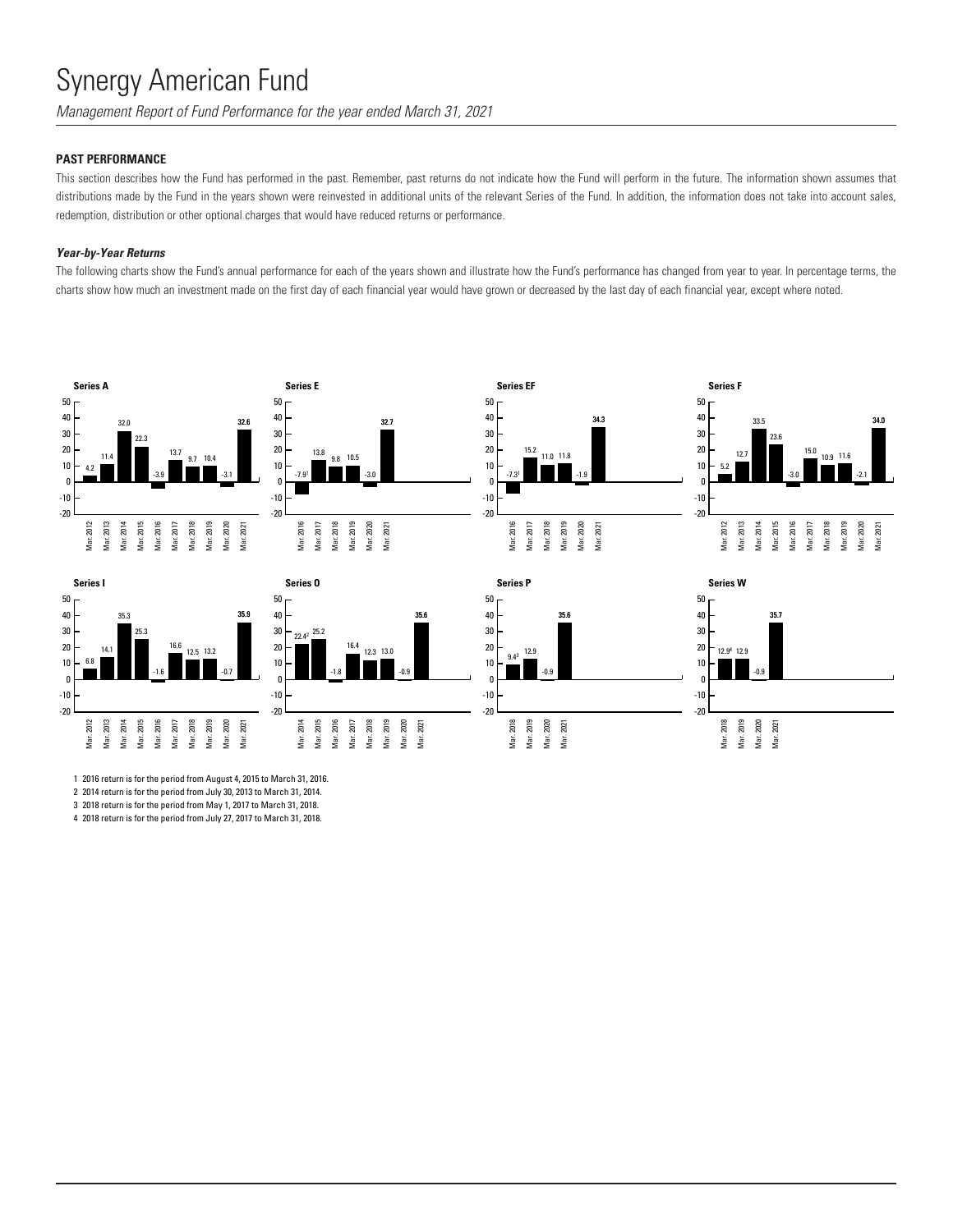*Management Report of Fund Performance for the year ended March 31, 2021*

### *Annual Compound Returns*

The following table shows the Fund's annual compound returns for each year indicated, compared to the S&P 500 Total Return Index.

The S&P 500 Index is an index composed of 500 stocks weighted by capitalization and representing all major U.S. industries. The Index is a broad measure of the stock performance of the largest U.S. companies with market capitalization in excess of US\$5.3 billion.

A discussion of the performance of the Fund as compared to the benchmark is found in the Results of Operations section of this report.

|                            |              |                 |                       |               | <b>Since</b>  |
|----------------------------|--------------|-----------------|-----------------------|---------------|---------------|
|                            | One Year (%) | Three Years (%) | <b>Five Years (%)</b> | Ten Years (%) | Inception (%) |
| <b>Series A</b>            | 32.6         | 12.4            | 12.1                  | 12.3          | n/a           |
| S&P 500 Total Return Index | 39.6         | 15.8            | 15.5                  | 16.9          | n/a           |
| <b>Series E</b>            | 32.7         | 12.5            | 12.2                  | n/a           | 9.1           |
| S&P 500 Total Return Index | 39.6         | 15.8            | 15.5                  | n/a           | 13.3          |
| <b>Series EF</b>           | 34.3         | 13.8            | 13.5                  | n/a           | 10.4          |
| S&P 500 Total Return Index | 39.6         | 15.8            | 15.5                  | n/a           | 13.3          |
| <b>Series F</b>            | 34.0         | 13.6            | 13.3                  | 13.5          | n/a           |
| S&P 500 Total Return Index | 39.6         | 15.8            | 15.5                  | 16.9          | n/a           |
| Series I                   | 35.9         | 15.2            | 14.9                  | 15.1          | n/a           |
| S&P 500 Total Return Index | 39.6         | 15.8            | 15.5                  | 16.9          | n/a           |
| Series <sub>0</sub>        | 35.6         | 15.0            | 14.7                  | n/a           | 15.3          |
| S&P 500 Total Return Index | 39.6         | 15.8            | 15.5                  | n/a           | 17.1          |
| <b>Series P</b>            | 35.6         | 14.9            | n/a                   | n/a           | 13.5          |
| S&P 500 Total Return Index | 39.6         | 15.8            | n/a                   | n/a           | 13.6          |
| <b>Series W</b>            | 35.7         | 14.9            | n/a                   | n/a           | 15.8          |
| S&P 500 Total Return Index | 39.6         | 15.8            | n/a                   | n/a           | 15.9          |